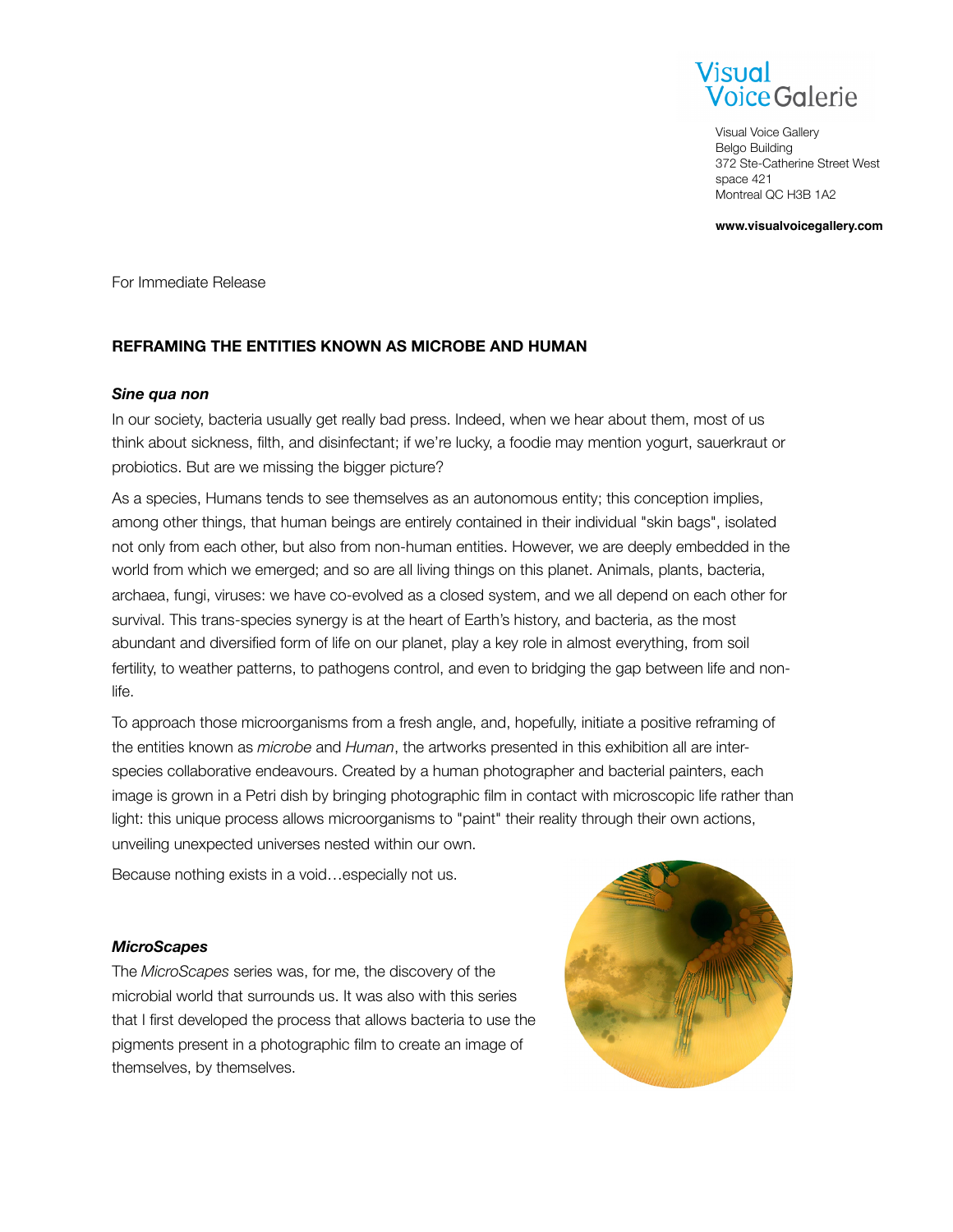

The resulting artworks bring forth a reality that only exists at the outermost limit of our senses… Indeed, microorganisms, by their invisible and yet ubiquitous presence, deeply shape our macroscopic reality.

### *HumanScapes*

The *HumanScapes* series started my foray into the human microbiota; it is with this series that I realized that my research was not about the microbes themselves, but about our relationship with them. Indeed, since bacteria are everywhere, then, we must have some on us too. And even in us. Are we simply hosts? A nice ecosystem? What is our relationship with them and what does it mean for us?

To explore these questions, I joined forces with microorganisms from our body's microbiota: as I let them "imprint" themselves on film, I aimed to achieve a less anthropocentric perspective of our own self; one where we are at once an entity, an ecosystem, and a cog in the machine. One where we are so deeply, so intrinsically entangled in this network that it ultimately challenges what it means to be *human*.



### *Terraformations*

Bacteria and other microorganisms also are the cornerstone of agriculture, and thus, by extension, had a tremendous impact on civilization. Indeed, not only have they formed mutually beneficial associations with plants and their seeds, allowing them to survive in inhospitable environments, but they also transform dead/inert materials and gases into a fertile, living soil: a single gram of healthy agricultural soil usually contains more than 10,000 species of microbes, most of them playing a key role in our food supply. Neither friend nor foe (although they can seem like a little bit of both at times to us), bacteria are an essential part of life as we know it.

However, as a human being, I find that my perspective is limited because I myself am part of the network... and so I wonder. How many of these synergies remain to be mapped? As a metaphor of these unseen (and sadly, often overlooked) synergies of our world, *Terraformations* thus proposes an uncharted sky with peculiar planets: here, each planet's image is created by either soil or skin microorganisms; some images are even still alive.

*Sine Qua Non by Günes-Hélène Isitan will be exhibited at Visual Voice Gallery from September 25 to October 21, 2019. For more information, see www.visualvoicegallery.com*